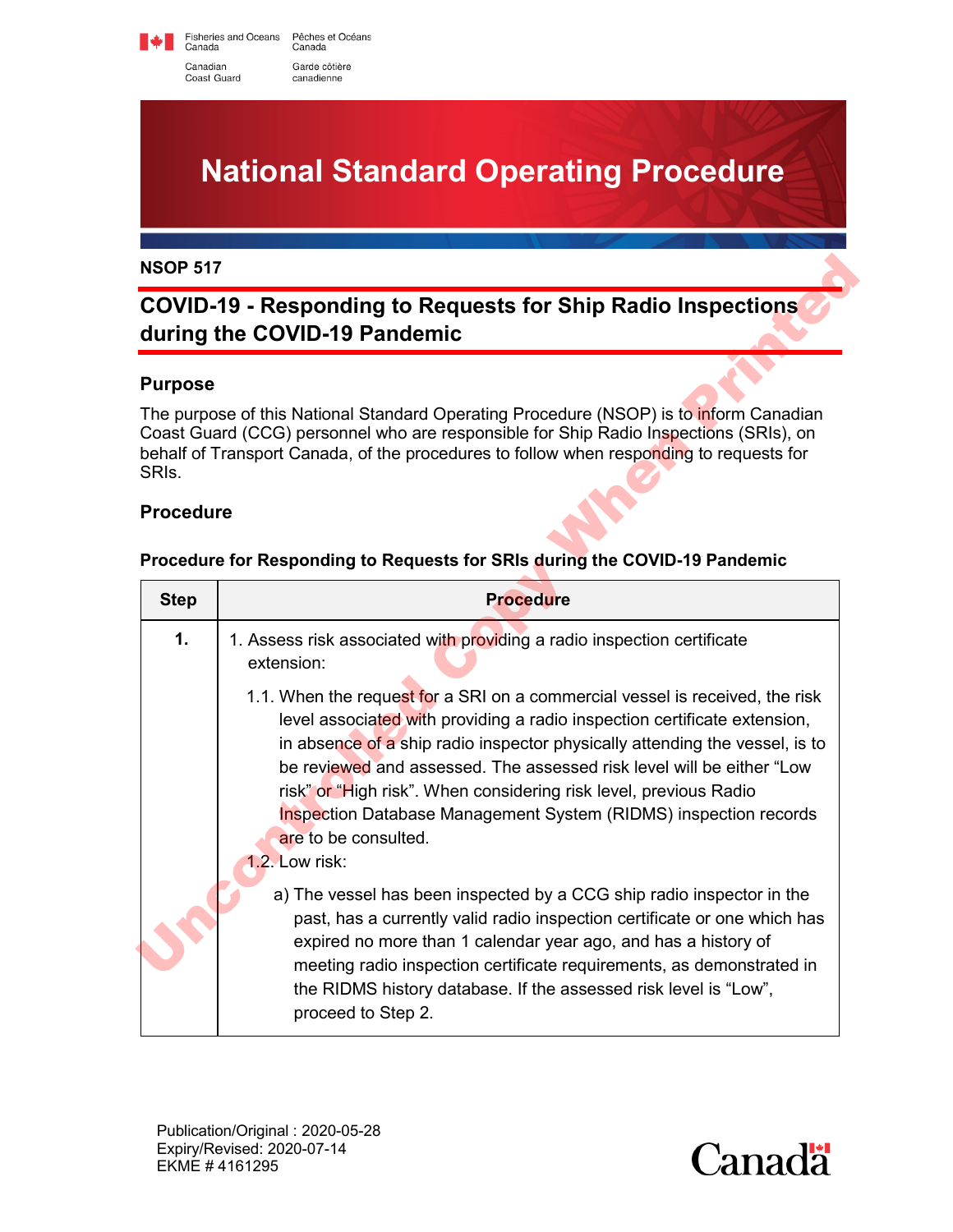| <b>Step</b> | <b>Procedure</b>                                                                                                                                                                                                                                                                                                                                                                                                                                                                                                                                                                                                                                                                                                                                                                                                                                                                                 |
|-------------|--------------------------------------------------------------------------------------------------------------------------------------------------------------------------------------------------------------------------------------------------------------------------------------------------------------------------------------------------------------------------------------------------------------------------------------------------------------------------------------------------------------------------------------------------------------------------------------------------------------------------------------------------------------------------------------------------------------------------------------------------------------------------------------------------------------------------------------------------------------------------------------------------|
|             | 1.3. High risk:<br>a) The vessel has never been inspected by a CCG ship radio inspector<br>in the past, or has been inspected by a CCG ship radio inspector but<br>has a history of non-compliance with regulations, as demonstrated in<br>the RIDMS history database. If the assessed risk level is "High",<br>proceed to Step 3.                                                                                                                                                                                                                                                                                                                                                                                                                                                                                                                                                               |
| 2.          | 1. Issue extension:<br>1.1. If a vessel is assessed as low risk (as per Step 1), an extension to an<br>existing radio inspection certificate may be issued by a CCG ship radio<br>inspector, for a period of up to 1 year from current radio inspection<br>certificate's date of expiry. The CCG SRI Program Manager will record<br>and track all radio inspection certificate extensions which are issued as<br>a result of the COVID-19 pandemic. Before issuing a radio inspection<br>certificate extension, a CCG ship radio inspector must:                                                                                                                                                                                                                                                                                                                                                 |
|             | a) provide the Request for Radio Inspection Certificate Extension Letter<br>COVID-19 (FP-0058-E) to the vessel representative, and<br>subsequently obtain from the vessel representative, written<br>confirmation of the following:                                                                                                                                                                                                                                                                                                                                                                                                                                                                                                                                                                                                                                                              |
|             | i. The ship station has been functionally tested by one of the radio<br>operators, as required by Part 2, Division 6, section 266 or 267 of<br>the Marine Personnel Regulations.<br>ii. The ship station is compliant with all carriage and technical<br>requirements pursuant to the <b>Canada Shipping Act, 2001</b> , including,<br>but not limited to, the <b>Ship Station (Radio) Regulations</b> , 1999, the<br>Ship Station (Radio) Technical Regulations, 1999, the Agreement<br>Between Canada and the United States of America for Promotion of<br>Safety on the Great Lakes by Means of Radio, 1973, the Large<br><b>Fishing Vessel Inspection Regulations, and the Navigation Safety</b><br>Regulations. The ship station has also been tested in accordance<br>with sections 47 and 48 the <i>Ship Station (Radio) Technical</i><br>Regulations, 1999 and is in good working order. |
|             | b) Via email, inform the CCG SRI Program Manager of the issued radio<br>inspection certificate extension, including the following information:                                                                                                                                                                                                                                                                                                                                                                                                                                                                                                                                                                                                                                                                                                                                                   |
|             | i. vessel name<br>ii. vessel official number<br>iii. radio inspection certificate expiration date<br>iv. length and expiration of certificate extension                                                                                                                                                                                                                                                                                                                                                                                                                                                                                                                                                                                                                                                                                                                                          |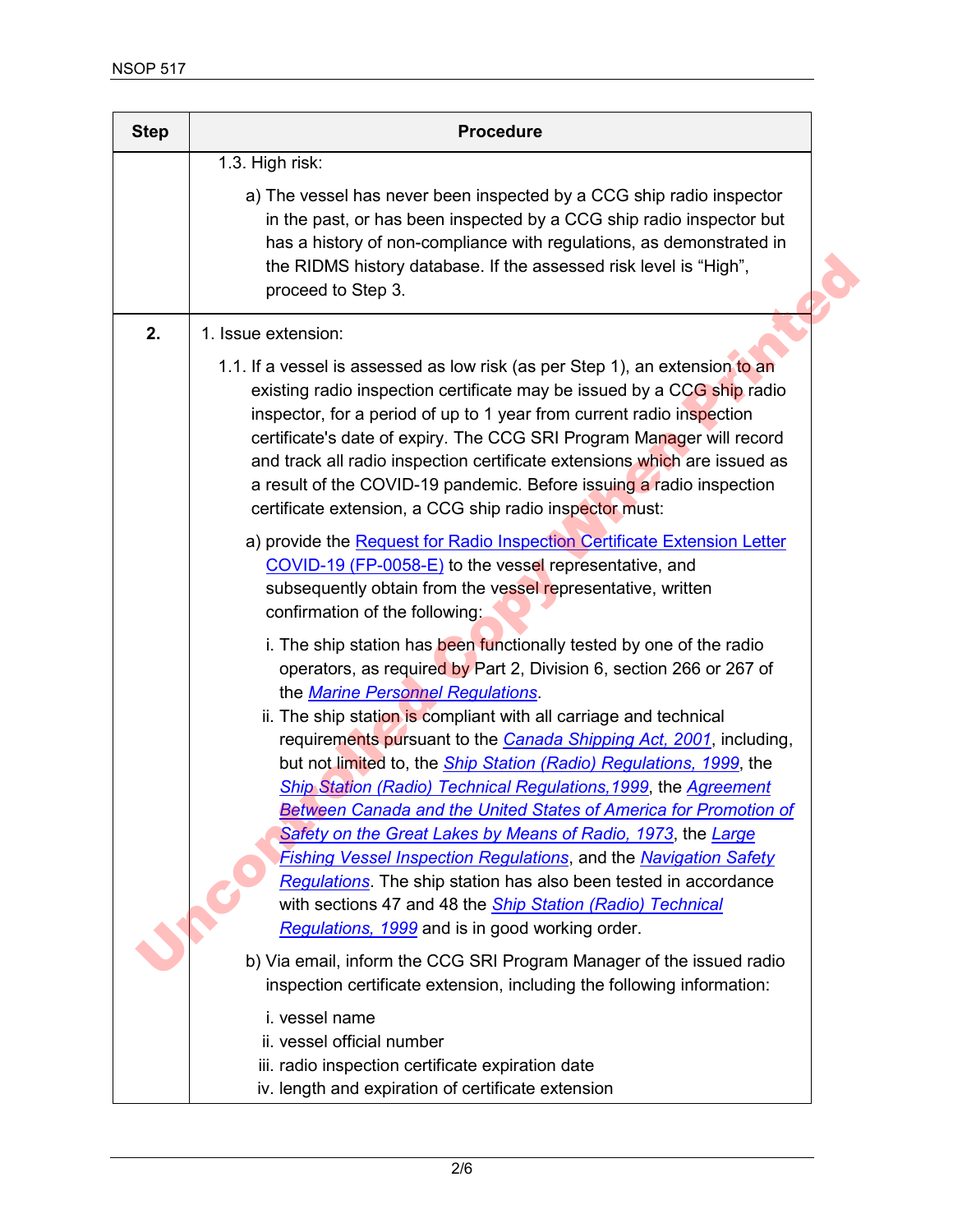| <b>Step</b> | <b>Procedure</b>                                                                                                                                                                                                                                                                                                                                                                                                                                                                                                                                                                                                                                                                                                                                     |
|-------------|------------------------------------------------------------------------------------------------------------------------------------------------------------------------------------------------------------------------------------------------------------------------------------------------------------------------------------------------------------------------------------------------------------------------------------------------------------------------------------------------------------------------------------------------------------------------------------------------------------------------------------------------------------------------------------------------------------------------------------------------------|
|             | v. name of inspector issuing the extension<br>vi. brief explanation (1 or 2 sentences) explaining why the vessel was<br>assessed to be a low risk for certificate extension                                                                                                                                                                                                                                                                                                                                                                                                                                                                                                                                                                          |
|             | c) Issue a certificate extension to the vessel using <b>Transport Canada</b><br>Certificate Extension template 83-003 (04-01) <sup>1</sup> . In the "Conditions"<br>block, include the following text:<br>"xx month(s) extension to Radio Inspection Certificate No: xxxxxxxxx,<br>due to extenuating circumstances surrounding the COVID-19<br>pandemic. The original certificate conditions remain unchanged."                                                                                                                                                                                                                                                                                                                                     |
| 3.          | 1. Verify priority                                                                                                                                                                                                                                                                                                                                                                                                                                                                                                                                                                                                                                                                                                                                   |
|             | 1.1. If a vessel is considered high risk, verify with the vessel representative<br>that the vessel is currently permitted to operate commercially and plans<br>to be in operation in the next 2 weeks. Transport Canada has placed<br>restrictions on some passenger vessels and cruise ships during the<br>COVID-19 pandemic. Passenger vessels carrying more than<br>12 passengers are not permitted to engage in non-essential voyages<br>such as tourism and recreation. Please consult the Transport Canada<br>website for the most up to date information. If the vessel is not currently<br>permitted to operate or has no plans to operate in the next 2 weeks,<br>delay the inspection to within 2 weeks of the vessel's planned operation. |
|             | 2. Schedule an inspection                                                                                                                                                                                                                                                                                                                                                                                                                                                                                                                                                                                                                                                                                                                            |
|             | 2.1. If a vessel is assessed as high risk (as per Step 1), and is not prohibited<br>from operating by Transport Canada, a physical SRI must be carried<br>out. Only send 1 CCG ship radio inspector. When scheduling the SRI, a<br>CCG ship radio inspector must:                                                                                                                                                                                                                                                                                                                                                                                                                                                                                    |
|             | a) avoid repeat visits to the vessel by ensuring that the vessel is<br>prepared for the inspection by:                                                                                                                                                                                                                                                                                                                                                                                                                                                                                                                                                                                                                                               |
|             | i. providing the Ship Radio Inspection - Preparation of Inspection<br>Checklist (FP-0057-E) form to the vessel representative<br>ii. obtaining confirmation from the vessel representative that the vessel<br>is prepared for the inspection<br>iii. communicating clearly to the vessel representative that, due to the<br>current situation, repeat inspection visits will not be made, except in                                                                                                                                                                                                                                                                                                                                                  |

<span id="page-2-0"></span><sup>1</sup> The form is hosted on a secure website and only available to ship radio inspectors.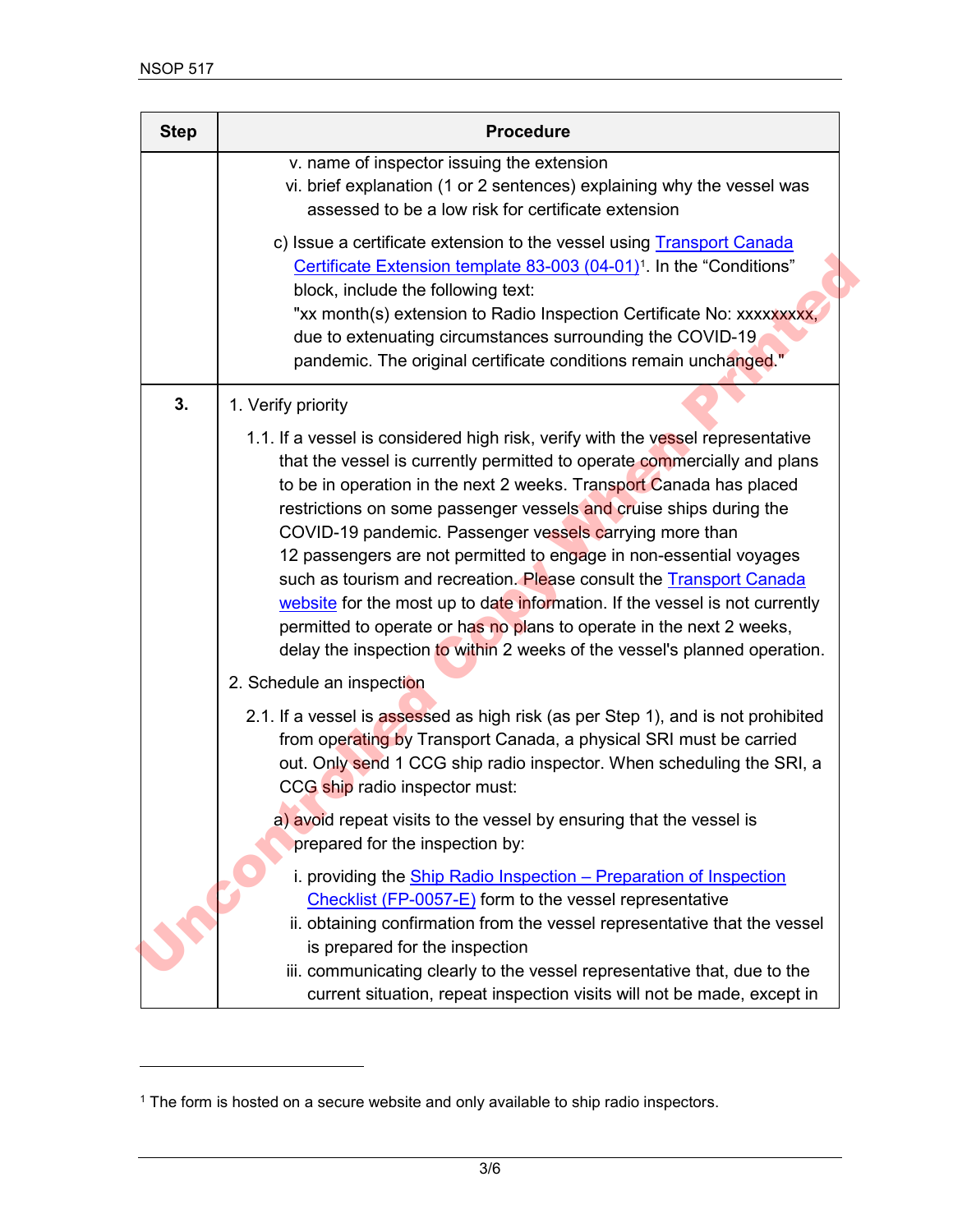| <b>Step</b> | <b>Procedure</b>                                                                                                                                                                                                                                                                                                                                                                                                                                                                                                                                                                                                                                                                                                                                                                                                                                                                                         |
|-------------|----------------------------------------------------------------------------------------------------------------------------------------------------------------------------------------------------------------------------------------------------------------------------------------------------------------------------------------------------------------------------------------------------------------------------------------------------------------------------------------------------------------------------------------------------------------------------------------------------------------------------------------------------------------------------------------------------------------------------------------------------------------------------------------------------------------------------------------------------------------------------------------------------------|
|             | very extenuating circumstances, which are unavoidable by the<br>vessel representative<br>iv. ensuring that the vessel representative is aware that, should they<br>not be fully prepared to pass the inspection, as per the pre-<br>inspection checklist, they risk failing to obtain a radio inspection<br>certificate                                                                                                                                                                                                                                                                                                                                                                                                                                                                                                                                                                                  |
|             | b) have the vessel representative complete the screening questions in<br>the COVID-19 Pre-inspection Screening (FP-0059-E) form to identify<br>if the vessel has been exposed to COVID-19                                                                                                                                                                                                                                                                                                                                                                                                                                                                                                                                                                                                                                                                                                                |
|             | i. If the vessel representative answers "yes" to any of the screening<br>questions, do not visit the vessel. Schedule the inspection after the<br>14 day window has elapsed and the vessel representative answers<br>no to all screening questions.<br>ii. If the vessel representative answers "no" to all screening questions,<br>proceed with the inspection as scheduled.<br>iii. Review and follow CCG NSOP 514 - COVID-19 - CCG Personnel<br><b>Working at Non-CCG Shore Sites or Vessels.</b><br>iv. To avoid handling, instruct the vessel representative to have all<br>documents/items out and ready for viewing.<br>v. Remind the vessel representative that a distance of 2 metres is to<br>be maintained between themselves and the inspector.<br>vi. Only one representative per vessel is required on the bridge or in<br>any area of the vessel where the inspector will need to access. |
|             | 2.2. In the case where, despite all efforts taken as per step 3,<br>procedure 2.1 a), deficiencies must be issued following the initial SRI,<br>CCG ship radio inspectors should, wherever possible, confirm resolution<br>of deficiencies remotely. This might be achieved by obtaining from the<br>vessel representative: a purchase receipt or picture, written declaration,<br>measurement readings from another service provider, etc.                                                                                                                                                                                                                                                                                                                                                                                                                                                              |
|             | 3. Exceptional cases                                                                                                                                                                                                                                                                                                                                                                                                                                                                                                                                                                                                                                                                                                                                                                                                                                                                                     |
|             | 3.1. If it is still deemed unsafe to visit the vessel to perform a physical<br>inspection after thoroughly evaluating all options, the CCG ship radio<br>inspector may be authorized to carry-out a remote inspection. In this<br>case, the following process is to be followed:                                                                                                                                                                                                                                                                                                                                                                                                                                                                                                                                                                                                                         |
|             | a) Submit request via the regional SRI Coordinator to SRI Program<br>Manager outlining why a physical inspection of the vessel is<br>impossible. Outline what steps have already been taken to mitigate<br>safety or travel concerns.                                                                                                                                                                                                                                                                                                                                                                                                                                                                                                                                                                                                                                                                    |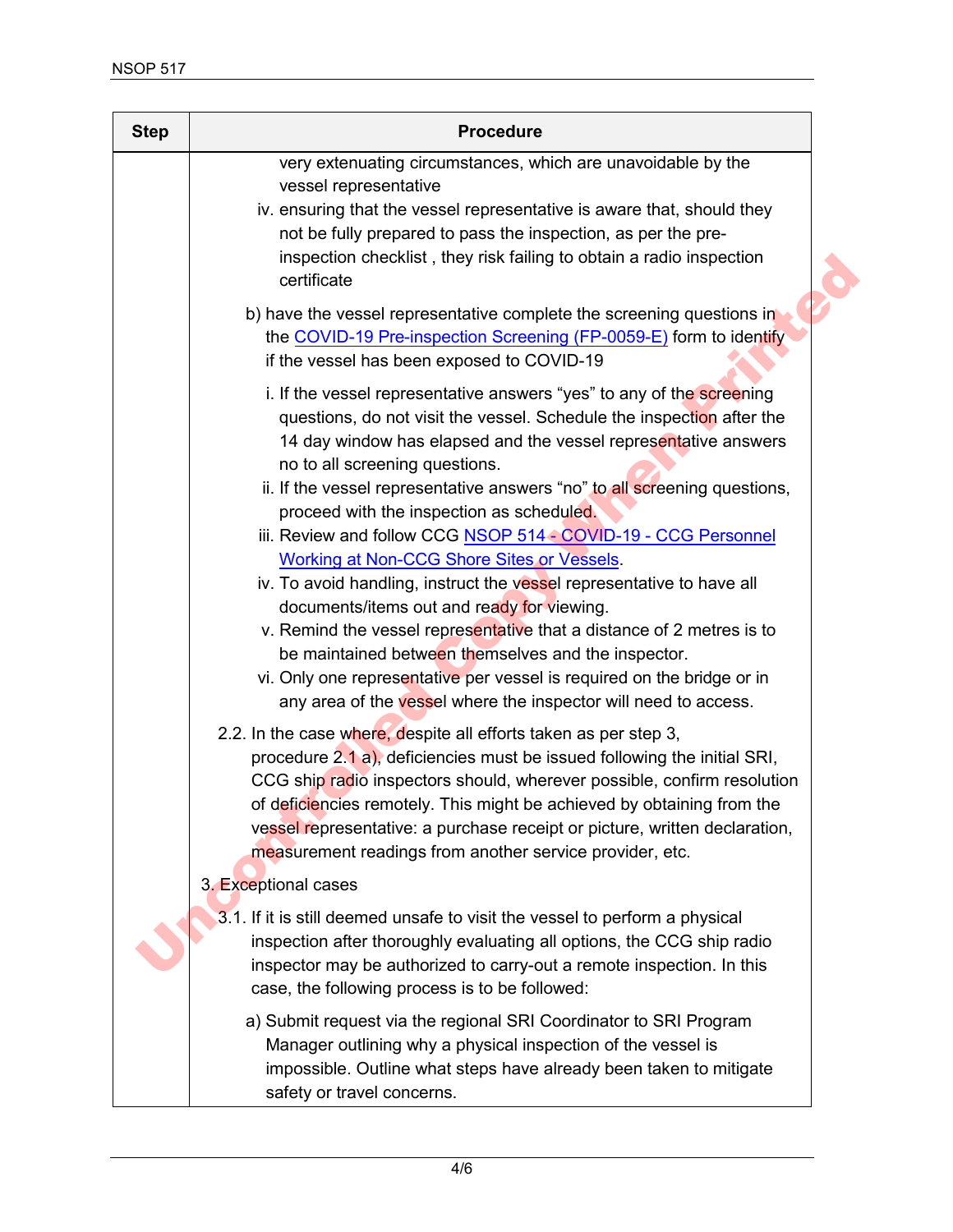| <b>Step</b>       | <b>Procedure</b>                                                                                                                                                                                                                                                                                                                                                                                                                                                                                                                                                                                                                                                                                                                                         |
|-------------------|----------------------------------------------------------------------------------------------------------------------------------------------------------------------------------------------------------------------------------------------------------------------------------------------------------------------------------------------------------------------------------------------------------------------------------------------------------------------------------------------------------------------------------------------------------------------------------------------------------------------------------------------------------------------------------------------------------------------------------------------------------|
|                   | b) The SRI Program Manager will consult with the national Ship<br>Electronics Manager and regional Superintendent. If no solution can<br>be found, permission to conduct a remote inspection and to issue a<br>temporary certificate may be granted.<br>c) In order to obtain a temporary certificate the vessel must demonstrate<br>that it meets all requirements by supplying:                                                                                                                                                                                                                                                                                                                                                                        |
|                   | i. copies of required documents<br>ii. photographs of required equipment<br>iii. written confirmation that all equipment functional tests have been<br>carried out. Functional test can include on-air tests with another<br>station or built-in equipment self tests                                                                                                                                                                                                                                                                                                                                                                                                                                                                                    |
|                   | d) If the vessel representative is able to demonstrate, to the satisfaction<br>of the CCG ship radio inspector, that the requirements of the remote<br>inspection have been met, the CCG ship radio inspector may then<br>grant a temporary certificate for a period of no more than 6 months.<br>This must be thoroughly documented in RIDMS as an inspection,<br>justifying that the vessel meets the requirements to be given a<br>temporary certificate.<br>e) Issue a certificate extension to the vessel using <b>Transport Canada</b><br>Certificate Template 83-003 (04-01) <sup>2</sup> . In the "Conditions" block,<br>include the following text:<br>"Temporary Certificate issued due to extenuating circumstances of<br>COVID-19 pandemic." |
| <b>References</b> |                                                                                                                                                                                                                                                                                                                                                                                                                                                                                                                                                                                                                                                                                                                                                          |
|                   | <b>Marine Personnel Regulations</b>                                                                                                                                                                                                                                                                                                                                                                                                                                                                                                                                                                                                                                                                                                                      |
|                   | <b>Ship Station (Radio) Regulations, 1999</b>                                                                                                                                                                                                                                                                                                                                                                                                                                                                                                                                                                                                                                                                                                            |
|                   | <b>Ship Station (Radio) Technical Regulations, 1999</b><br>Agreement Between Canada and the United States of America for Promotion of Safety                                                                                                                                                                                                                                                                                                                                                                                                                                                                                                                                                                                                             |
|                   | on the Great Lakes by Means of Radio, 1973                                                                                                                                                                                                                                                                                                                                                                                                                                                                                                                                                                                                                                                                                                               |
| ٠                 | Health Canada - Coronavirus disease (COVID-19): Prevention and risks                                                                                                                                                                                                                                                                                                                                                                                                                                                                                                                                                                                                                                                                                     |
|                   | <b>Transport Canada</b>                                                                                                                                                                                                                                                                                                                                                                                                                                                                                                                                                                                                                                                                                                                                  |
|                   | DFO Forms - Ship Radio Inspection - Preparation for Inspection Checklist (FP-0057-E)                                                                                                                                                                                                                                                                                                                                                                                                                                                                                                                                                                                                                                                                     |

## **References**

- *Marine Personnel Regulations*
- *Ship Station (Radio) Regulations, 1999*
- *Ship Station (Radio) Technical Regulations,1999*
- *Agreement Between Canada and the United States of America for Promotion of Safety on the Great Lakes by Means of Radio, 1973*
- Health Canada Coronavirus disease (COVID-19): Prevention and risks
- Transport Canada
- DFO Forms Ship Radio Inspection Preparation for Inspection Checklist (FP-0057-E)
- DFO Forms Request for Radio Inspection [Certificate Extension Letter COVID-19](https://forms-formulaires.dfo-mpo.gc.ca/en/menu/71) [\(FP-0058-E\)](https://forms-formulaires.dfo-mpo.gc.ca/en/menu/71)
- DFO Forms COVID-19 Pre-i[nspection Screening \(FP-0059-E\)](https://forms-formulaires.dfo-mpo.gc.ca/en/menu/71)

<span id="page-4-0"></span><sup>&</sup>lt;sup>2</sup> The form is hosted on a secure website and only available to ship radio inspectors.